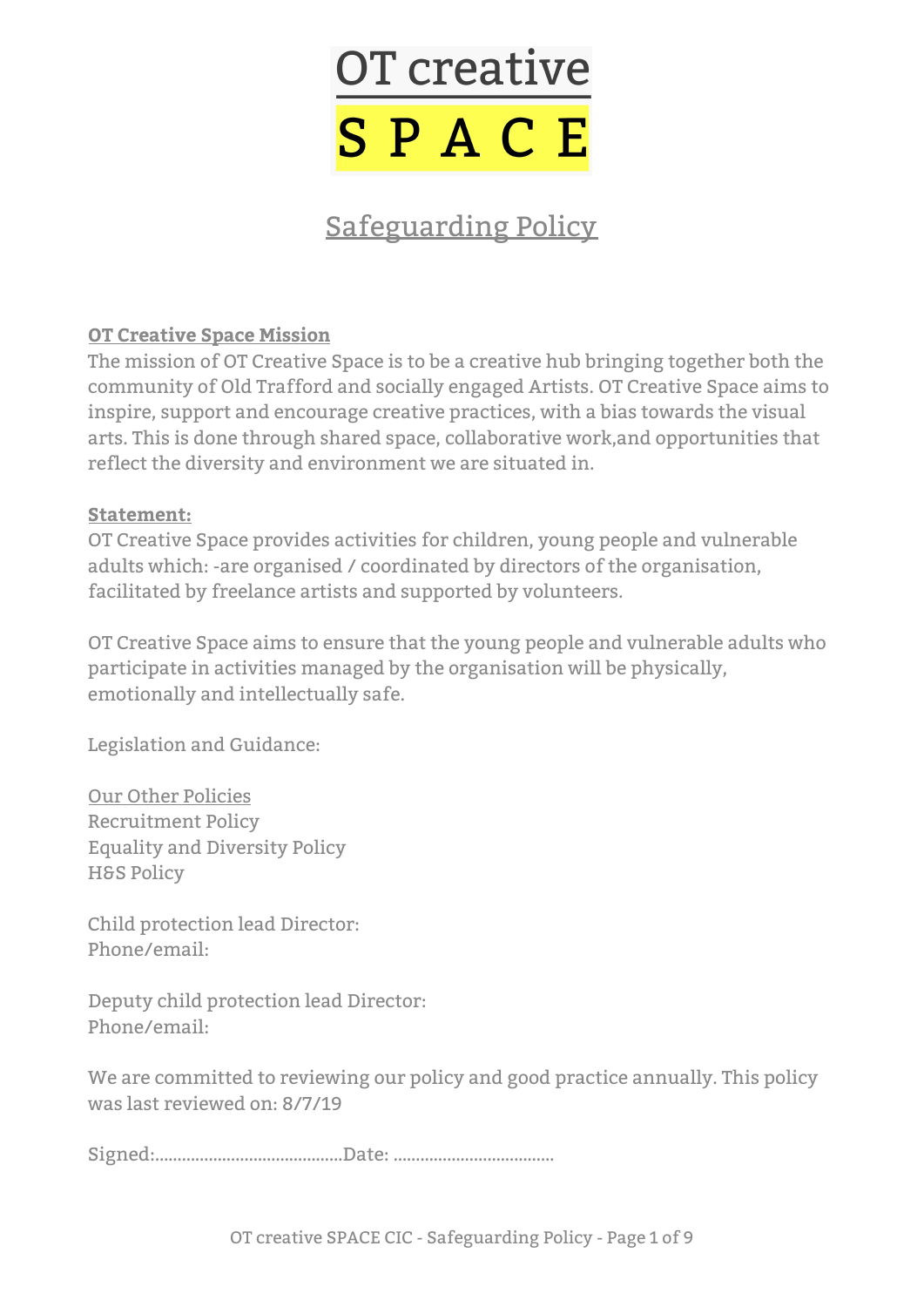## **We believe that:**

• children and young people should never experience abuse of any kind

• we have a responsibility to promote the welfare of all children and young people, to keep them safe and to practise in a way that protects them.

# **We recognise that:**

• the welfare of the child is paramount

• all children, regardless of age, disability, gender reassignment, race, religion or belief, sex, or sexual orientation have a right to equal protection from all types of harm or abuse

• some children are additionally vulnerable because of the impact of previous experiences, their level of dependency, communication needs or other issues • working in partnership with children, young people, their parents, carers and

other agencies is essential in promoting young people's welfare.

# **We will seek to keep children and young people safe by:**

• valuing, listening to and respecting them

• appointing a nominated child protection/safeguarding lead, a deputy child protection/safeguarding lead and a lead trustee/board member for safeguarding • developing child protection and safeguarding policies and procedures which reflect best practice

• using our safeguarding procedures to share concerns and relevant information with agencies who need to know, and involving children, young people, parents, families and carers appropriately

• creating and maintaining an anti-bullying environment and ensuring that we have a policy and procedure to help us deal effectively with any bullying that does arise

• developing and implementing an effective online safety policy and related procedures

• recruiting staff and volunteers safely, ensuring all necessary checks are made

• providing effective management for staff and volunteers through supervision, support, training and quality assurance measures

• implementing a code of conduct for staff and volunteers

• using our procedures to manage any allegations against staff and volunteers appropriately

• ensuring that we have effective complaints and whistleblowing measures in place

• ensuring that we provide a safe physical environment for our children, young people, staff and volunteers, by applying health and safety measures in accordance with the law and regulatory guidance

• recording and storing information professionally and securely.

A child is defined as up to and including the age of 18. Vulnerable adults are people who are in or may be in need of community care services because of mental or physical disability, age or illness. They may be unable to take care of themselves or unable to protect themselves against significant harm or exploitation.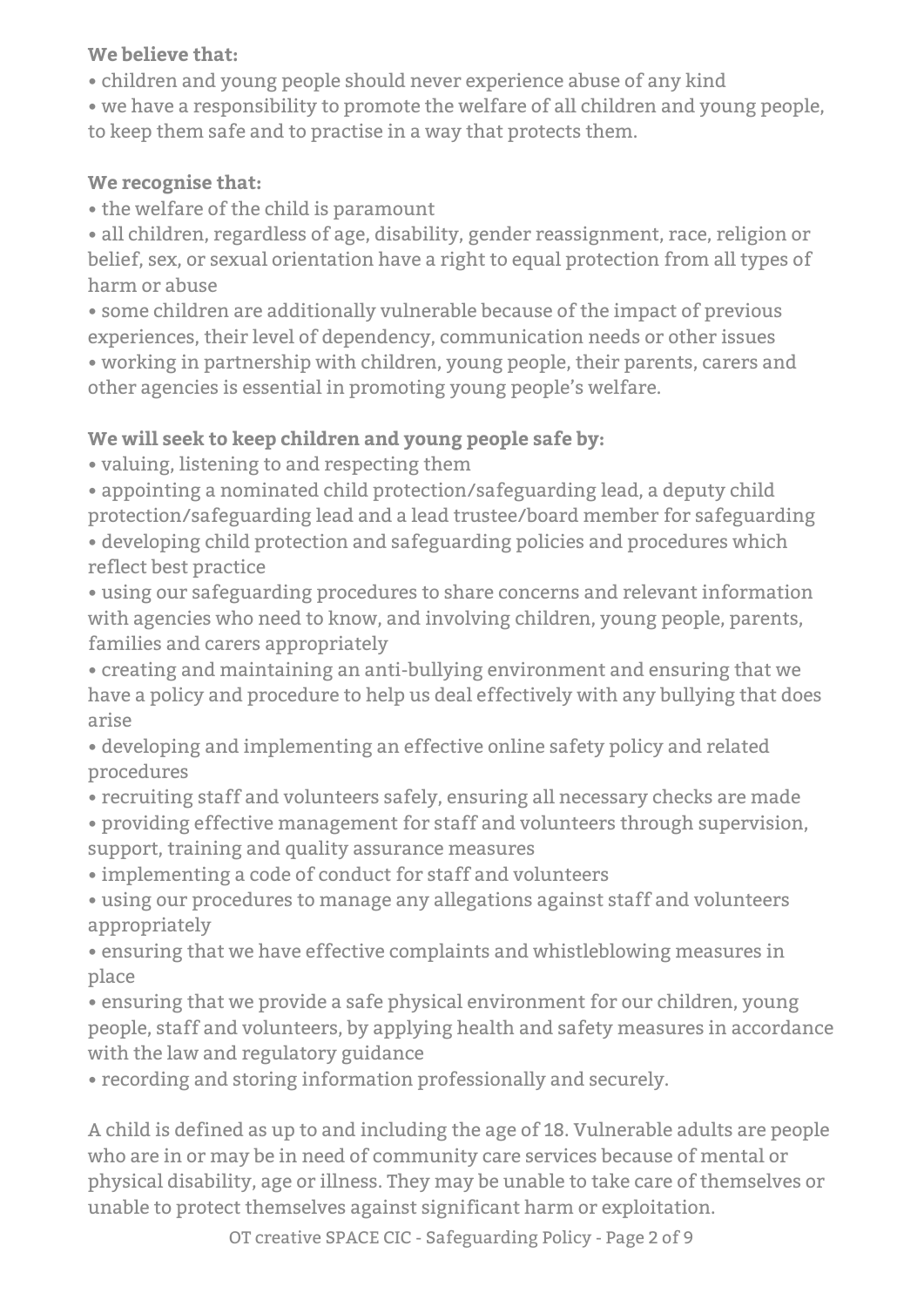For further reference see the Protection of Freedoms Act 2012: http://www.legislation.gov.uk/ukpga/2012/9/contents/enacted Approved 28/03/2017

Recruitment: OTCS will appoint individuals with the appropriate experience and skills to provide a safe and positive experience for the children and vulnerable adults with whom it is working. OT Creative Space has recruitment procedures which: Require identity checks and Enhanced Disclosure and Barring Service (DBS) checks (excluding barred list check) for all directors, freelance artists and volunteers before they are appointed to undertake work with children and vulnerable adults or have any unsupervised access to children/vulnerable adults.

Require at least two written references from people who can comment on the recent applicant's work with children/ vulnerable adults. Review the artists' experience, training and qualifications in relation to the specific project for which they are seeking to be involved with to make sure that it is adequate and relevant.

Training: Employees, freelance artists and volunteers and trustees will receive guidance and training to: Ensure that they are aware of their professional responsibilities and the procedures that they should take to maintain the safety of the children, young people and vulnerable adults who are participating in OTCS sessions. Raise their awareness of child / vulnerable adults protection issues Enable them to recognise abuse which might be occurring Inform them about disclosure and reporting procedures Assess and report health and safety hazards in order to maintain the safety of the children, vulnerable adults and other participants/ observers who are attending their sessions.

To achieve this all freelance artists, volunteers and directors will complete Safeguarding training and provide documentation to the Safeguarding Officer, Malcolm Sterling. On completion of the training session attendees will sign to acknowledge their awareness and understanding of the policy.

Data Protection: OTCS will minimise the opportunities for images of young people and vulnerable adults being used by those who wish to exploit or harm them. Permission to use photographs or videos will be obtained through the school, college parent, guardian or adult participant as appropriate. The purpose to which the images will be used will be clearly identified. Identification of individuals in photographs or videos will be avoided.

Online Safety (including mobile phones) Vulnerable adults and children will be expected to turn off mobile phones when participating in OT Creative Space sessions. Any computers will have virus and monitoring protection and any computer based activities are supervised closely by staff and volunteers. Participants will not use social media sites during sessions and any incidents of cyberbullying or inappropriate content will be discussed with the person and their parent/guardian. They may also be referred to support agencies as appropriate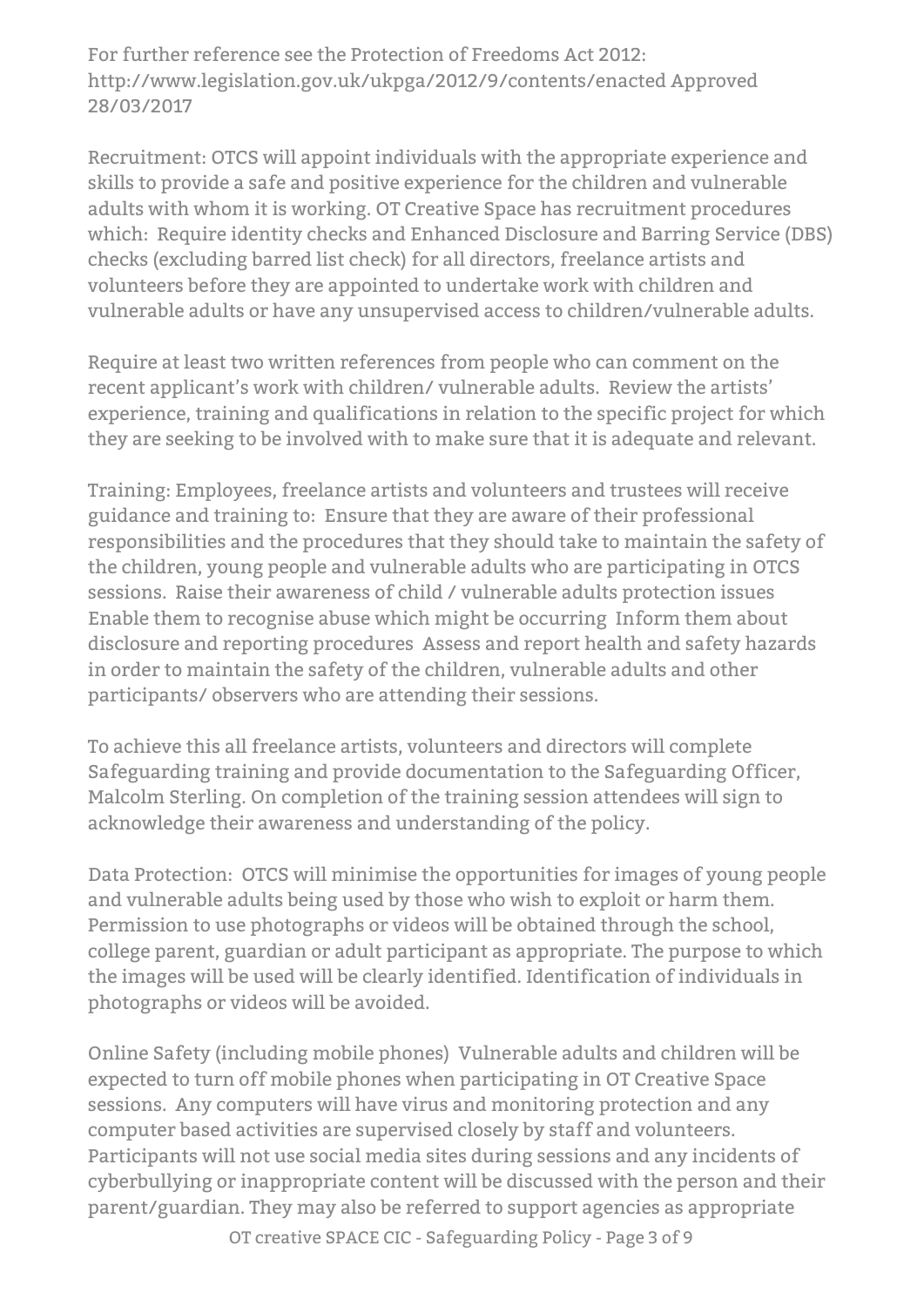such as NSPCC, Childnet International, Parents Online, NCH Action for Children, CEOP (Child Exploitation Online Protection Service).

Responding to allegations of abuse: Subsequent to their appointment, if there is evidence to suggest that abuse by a person/s working under the auspices of OT Creative Space has taken place with a child or vulnerable adult, participating in OTCS activities: The incident will be reported to the Safeguarding Lead and their work with the organisation will be suspended. They will not be reinstated until the evidence has been fully investigated and their conduct cleared.

Further reference: In addition to the requirements of current legislation, the development of this policy and its associated guidelines has been informed by the following publication: 'Keeping Arts Safe: the protection of children, young people and vulnerable adults involved with arts activities' (Arts Council England 2003.)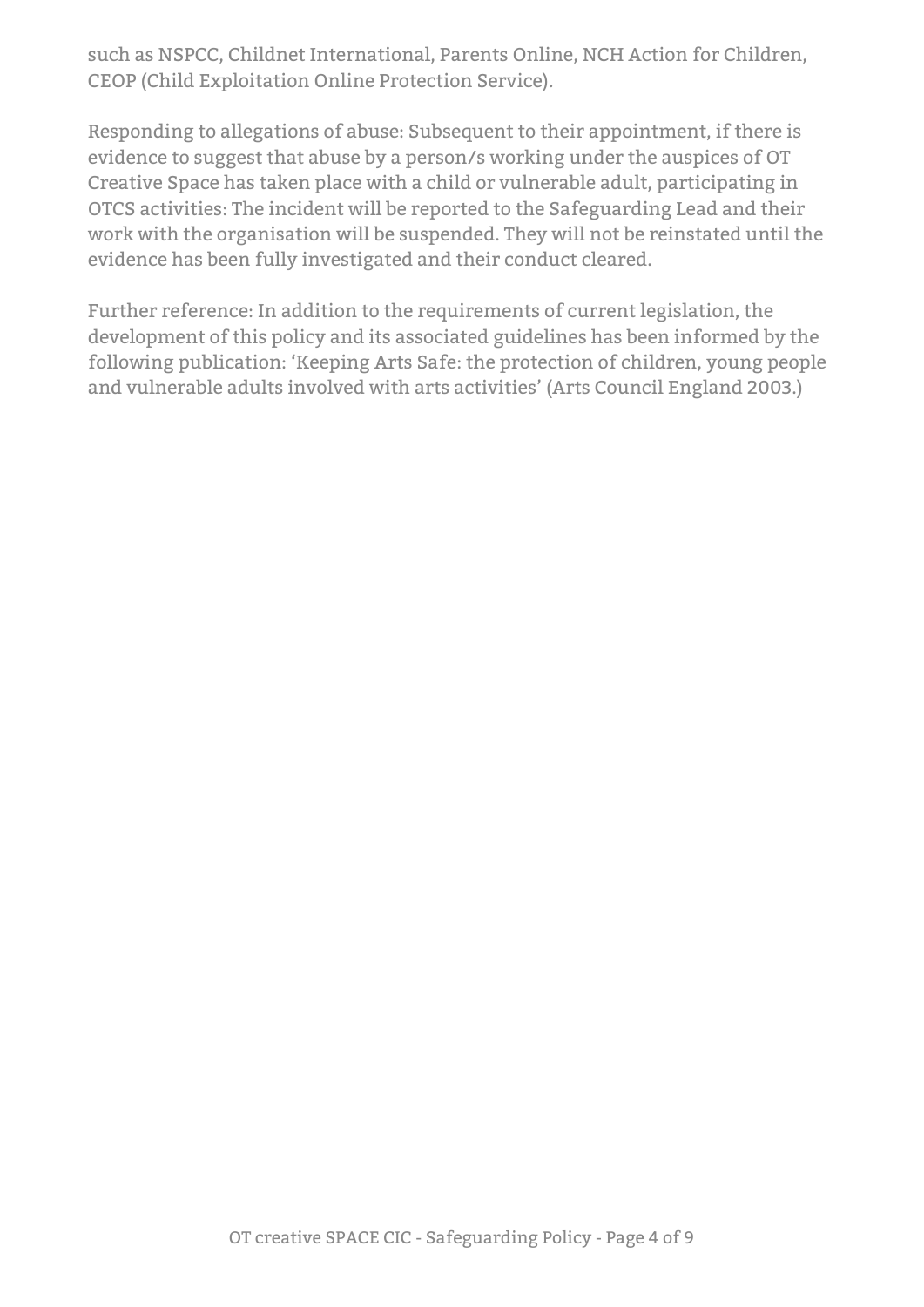#### Appendix 1:

Guidelines for freelance artists, volunteers and directors undertaking work with children and vulnerable adults, Appropriate behaviour when working with Children and Vulnerable Adults.

## Duty of Care

All workshops and activities are planned in consultation with the directors. When supervising an activity, workers must ensure that the activity, equipment and working environment is safe and appropriate for the group. Children and vulnerable adults will not use mobile phones or the internet during OTCS sessions. In the event that internet use may be required it must be closely supervised. In the event of a young person or vulnerable adult absenting themselves, or wandering off during a session, you should immediately the relevant person in authority at the school, college or organisation. If OT Creative Space is in sole charge the parent or guardian must be notified. All staff, volunteers and freelance artists who are awaiting the completion of a DBS check will not be given sole responsibility of supervising a session or group.

#### Openness

Avoid situations where you are working alone with a young person or vulnerable adult completely unobserved. Always ensure that the relevant support workers, teachers or supervisors are present, as agreed, throughout your session. Do not share personal contact details unless completely necessary with a young person or vulnerable adult.

#### Physical Contact

Any form of physical punishment of a young person or vulnerable person is strictly forbidden. Do not engage in unnecessary physical contact which could be open to misinterpretation. If physical contact is absolutely necessary (i.e. physically directing an individual during a drama session) permission must be obtained from the individual before any contact is made. Physical restraint of any kind is used only when the young person or vulnerable adult's behaviour presents a danger to himself or herself or another person. Staff must have received specific training in the appropriate holds for therapeutic crisis intervention before carrying out restraint.

#### Personal Care

If a young person requires help with toileting, request the assistance of the teacher or relevant person who cares for the young person's personal needs. If a vulnerable adult requires help with toileting, call upon the services of the appropriate support or care worker or OT Creative Space' support worker for Direct Payment Courses. Members of staff, freelance artists or volunteers should use the staff/visitor toilet facilities when working in schools or colleges. If this is not possible they should ensure that children are not present.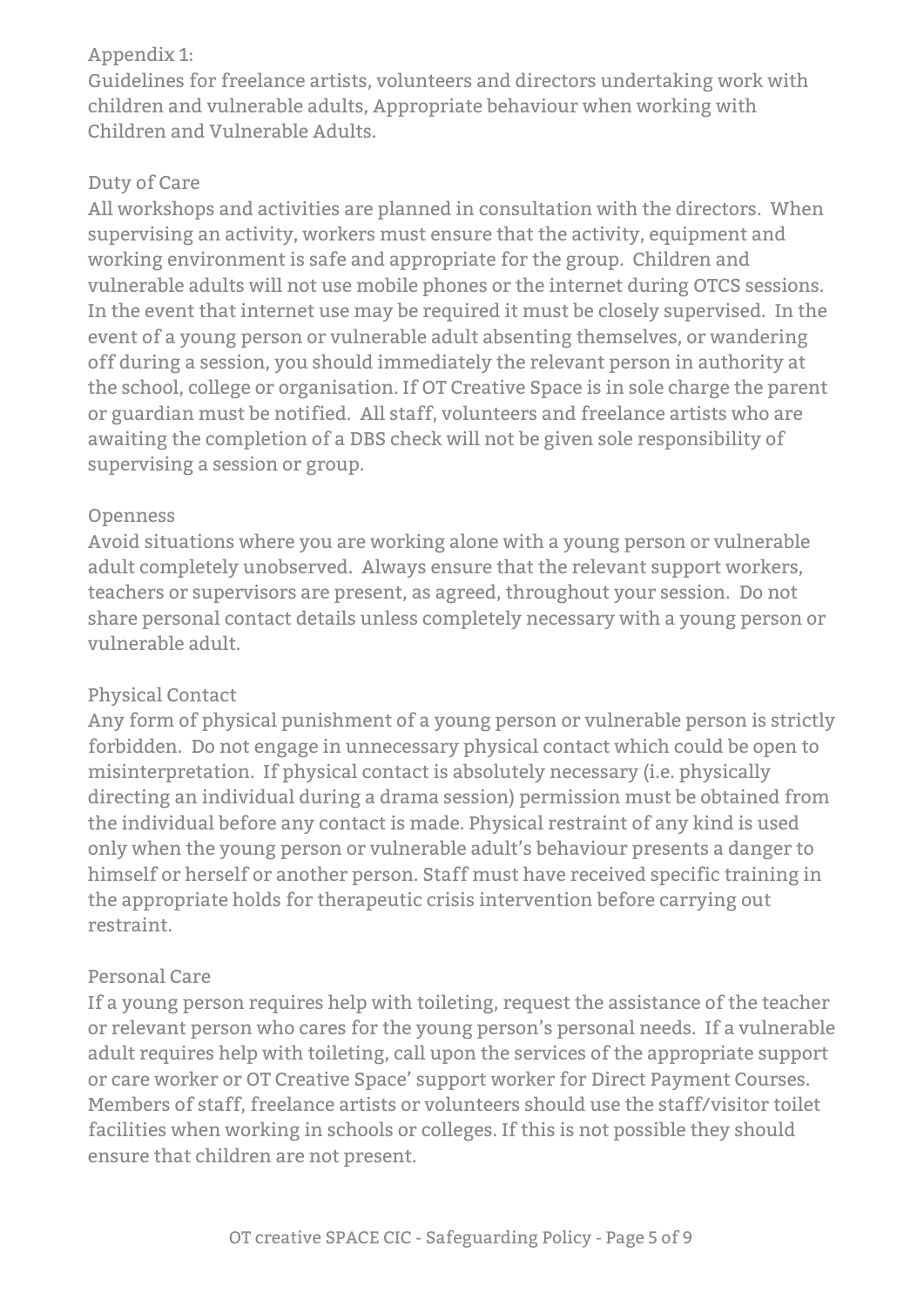Behaviour towards Young People and Vulnerable Adults Positive behaviour should be praised and criticism should always be constructive. Do not make sexually suggestive comments. If you accidentally hurt, distress or offend a young person or vulnerable adult; notify the relevant person in authority at the school, college or host organisation, complete an incident form (see appendices) and notify the Safeguarding lead. Provide a positive role model with regards to friendliness, care, courtesy and valuing others. If a young person or vulnerable adult makes an approach towards you of a sexual or provocative nature during your work, then sensitively discourage this action. Report any instances of this nature to the Safeguarding lead.

#### What to do if Abuse is suspected

If there is some suspicion or concern freelance artists, volunteers or directors should contact the safeguarding lead. All information must remain confidential and data protection legislation adhered to.

Dealing with Abuse that has been Discovered, Disclosed or Alleged Staff, artists or volunteers may find occasionally that young person or vulnerable adults share with them their unhappiness from being abused, may discover that abuse has taken place, or see what they consider to be abuse happening during a workshop or activity. It is essential that action is taken in all cases. Agree to help the person who wants to share the information with you. Never agree to full confidentiality and avoid making promises you will be unable to keep. Only question the person to confirm what they have told you, and do not investigate any further. Leave that to the relevant agencies. The safeguarding lead must be informed of the situation. They safeguarding lead will be responsible for reporting the issue to the Police on 999 if the matter is urgent, or Trafford Council Duty Social Worker Number: 0161 912 2020

#### Adults

If the abuse has taken place during a OT Creative Space activity remove the alleged person from the activity immediately. Reassure them that this removal does not imply any guilt, but is to protect them as much as the person making the allegation. A report of the incident should be made on the Child/Vulnerable Persons Protection Incident report form (see appendices), and this should be witnessed. Details of any comments made by the young/vulnerable should be noted and any evidence attached. Staff and volunteers may access counselling from the NSPCC Child Protection helpline, available 24 hours a day for support; the service is primarily for adults who may need to talk. Contact 0800 800500.

#### Appendix 2: Guidelines for listening to individuals who are disclosing abuse

Do not: Panic Express anger or shock Interrupt Ask detailed or leading questions or press for information Make judgements Do: Believe what you are being told and acknowledge this. Recognise how difficult this situation may be for the individual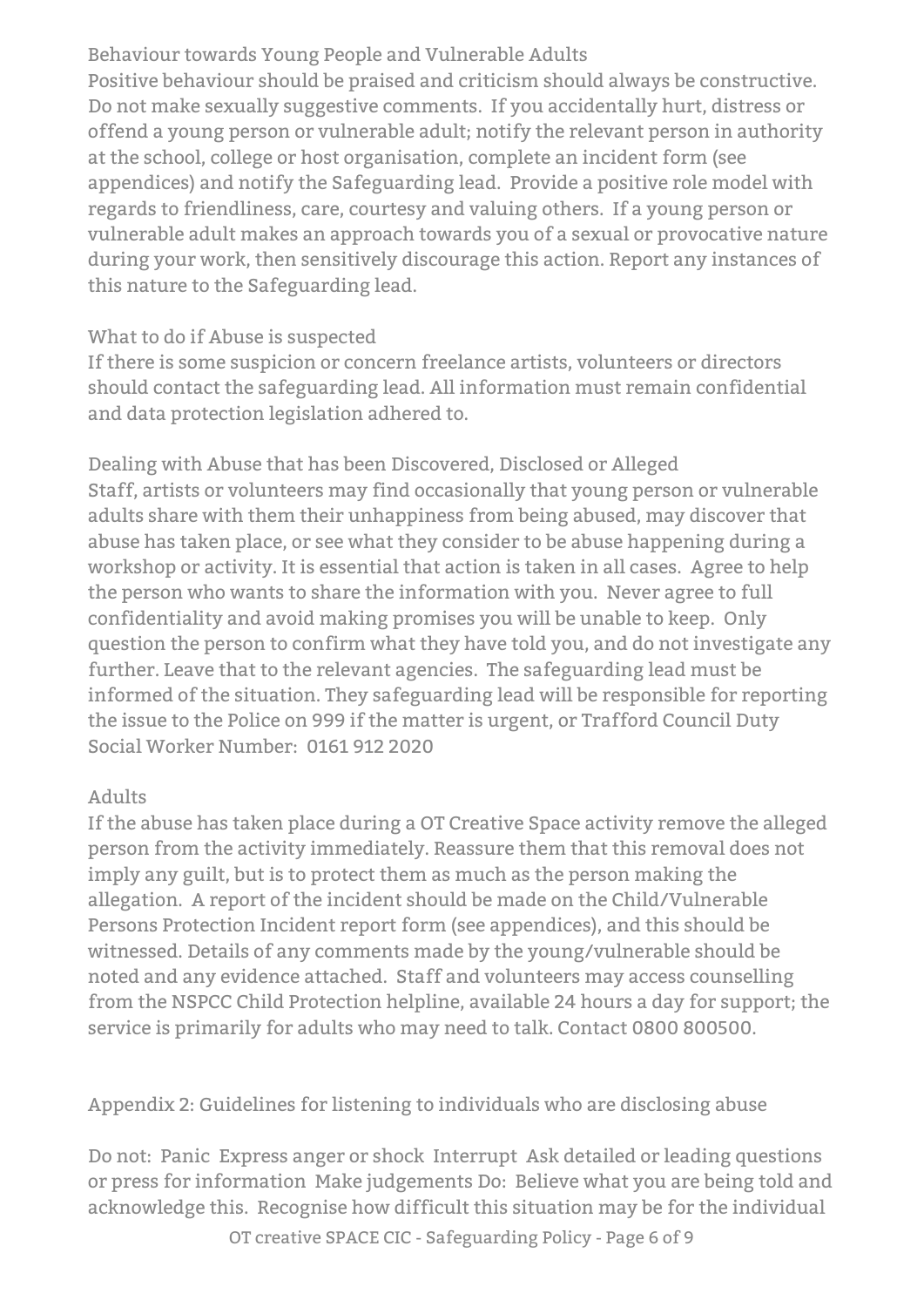and say so. Reassure the person that what has happened is not their fault and you are pleased they shared it with you Explain that abuse happens to many other people - not to minimise, but to reassure. Remember that any body language of yours that expresses distaste may have to be explained to the young person Involve a witness if possible If at all possible, you should consult with the parents or guardian of the young person or vulnerable adult, making them aware of your intentions to contact Social Services. However, your responsibility to the child or vulnerable adult is paramount and their well-being will always be your first concern.

Appendix 3 Safeguarding Incident Report Form

This form should be used if a case of abuse has been discovered disclosed or alleged. The form should be witnessed by the relevant person by another responsible adult. Details of any comments made by the young/vulnerable person should be noted and any evidence attached. Additional pages can be used.

Reported To: Reported By: Date: Location: Details: Signature of Individual Reported To: Signature of Witness: Signature of Director: Agency Reported to & Date: A copy of this document to be held by OT Creative Space in a secure and confidential file.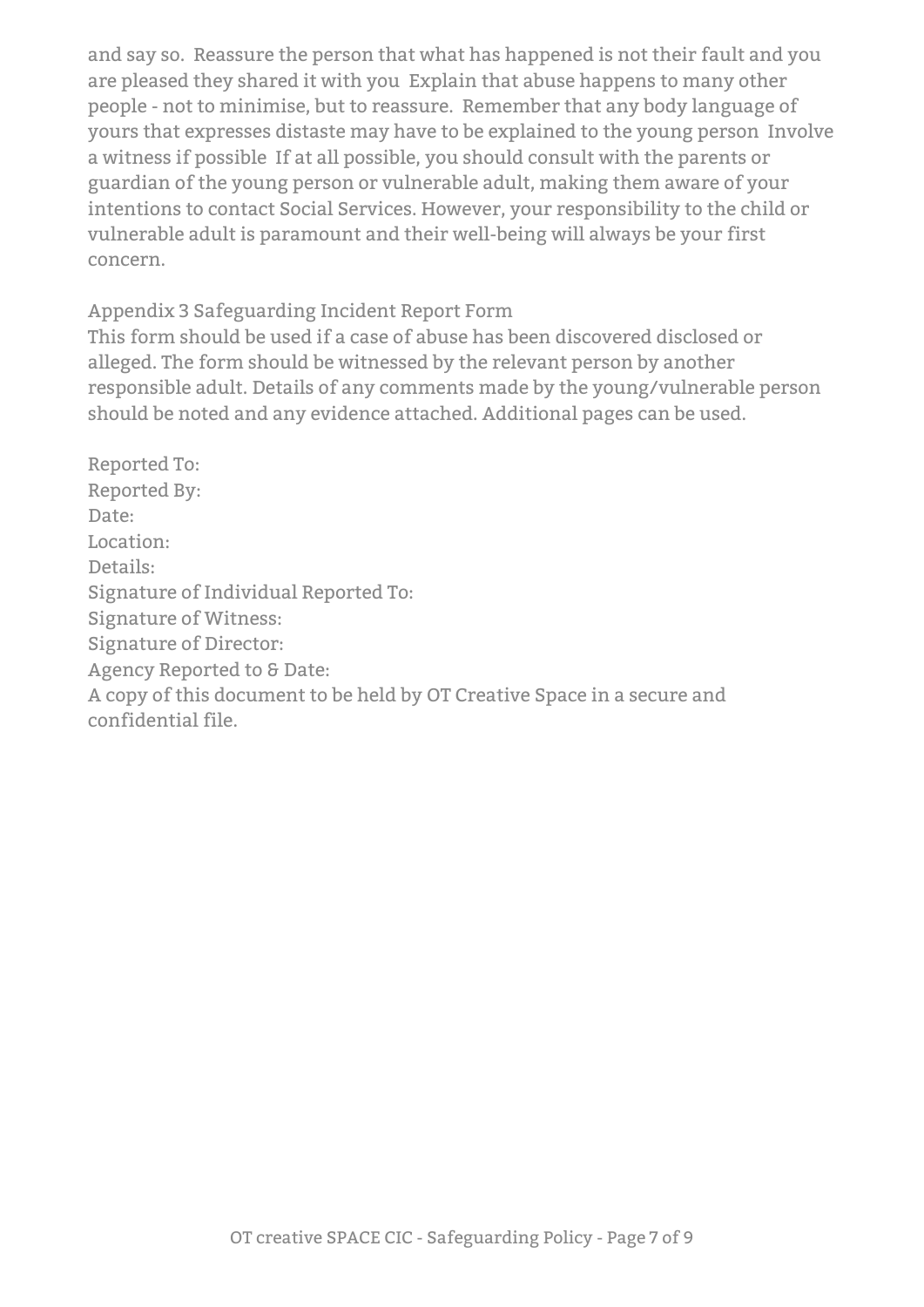#### Appendix 4

OT Creative Space Safeguarding Policy Confirmation of Policy Awareness and Understanding I the undersigned have received a copy of OT Creative Space Safeguarding Policy. I understand and agree to abide by the code of conduct as outlined in the appendices under the following sections: Duty of Care Openness Physical Contact Personal Care Behaviour towards Young People and Vulnerable Adults What to do if Abuse is suspected Dealing with Abuse that has been Discovered, Disclosed or Alleged Guidelines for listening to individuals who are disclosing abuse, Good practice guidelines.

I confirm that I have completed safeguarding training (date). Signature Date: